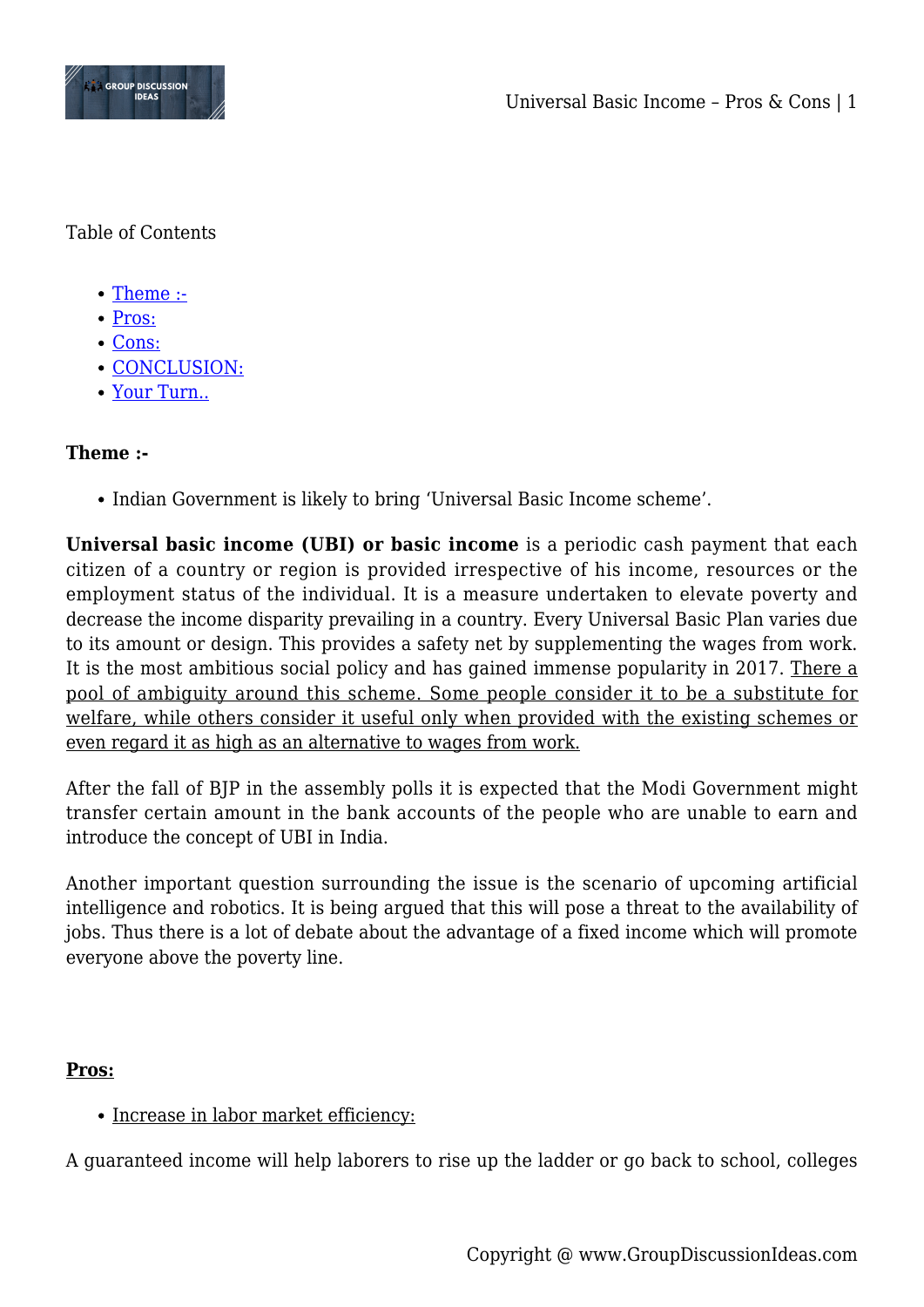

to gain knowledge and improve their skills. This will lead to reduction in the number of people who are stuck in jobs that are bad fit. This in turn will increase the labor market efficiency and improve job satisfaction.

# • Reduction in bureaucracy:

Currently many officials and bureaucrats obturate the benefits of existing welfare schemes. Thus the actual beneficiaries are unable to get the required aids. But with a single fixed amount, the complexity of the procedures will reduce and the entire benefits will be directly transferred to the individual.

### • Provides recognition to unpaid work:

There are various things which are essential for the working of the economy, but are not recognized as economic activities. For e.g. the work done by parents which goes unrecognized in a monetary way. Thus a basic income will ensure recognition to these activities.

#### • Promotes Entrepreneurship and sales:

The extra income will provide a safety net in case a new business falls down. Thus this will promote new businesses to grow and also help in selling the products as now buyers will have more disposable income in hand.

• Improves mental health of people:

A guaranteed income helps in improving the mental health of people by eradication stress caused on account of financial insecurity, poverty and scarcity.

#### • Promotes women empowerment:

Women that are below the poverty line suffer more than men. Thus a guaranteed amount in their account will help them make their own standing and develop their say in the family matters.

#### **Cons:**

# • Radical increase in the government cost:

The cost of providing a basic income will be much more than the amount itself. Thus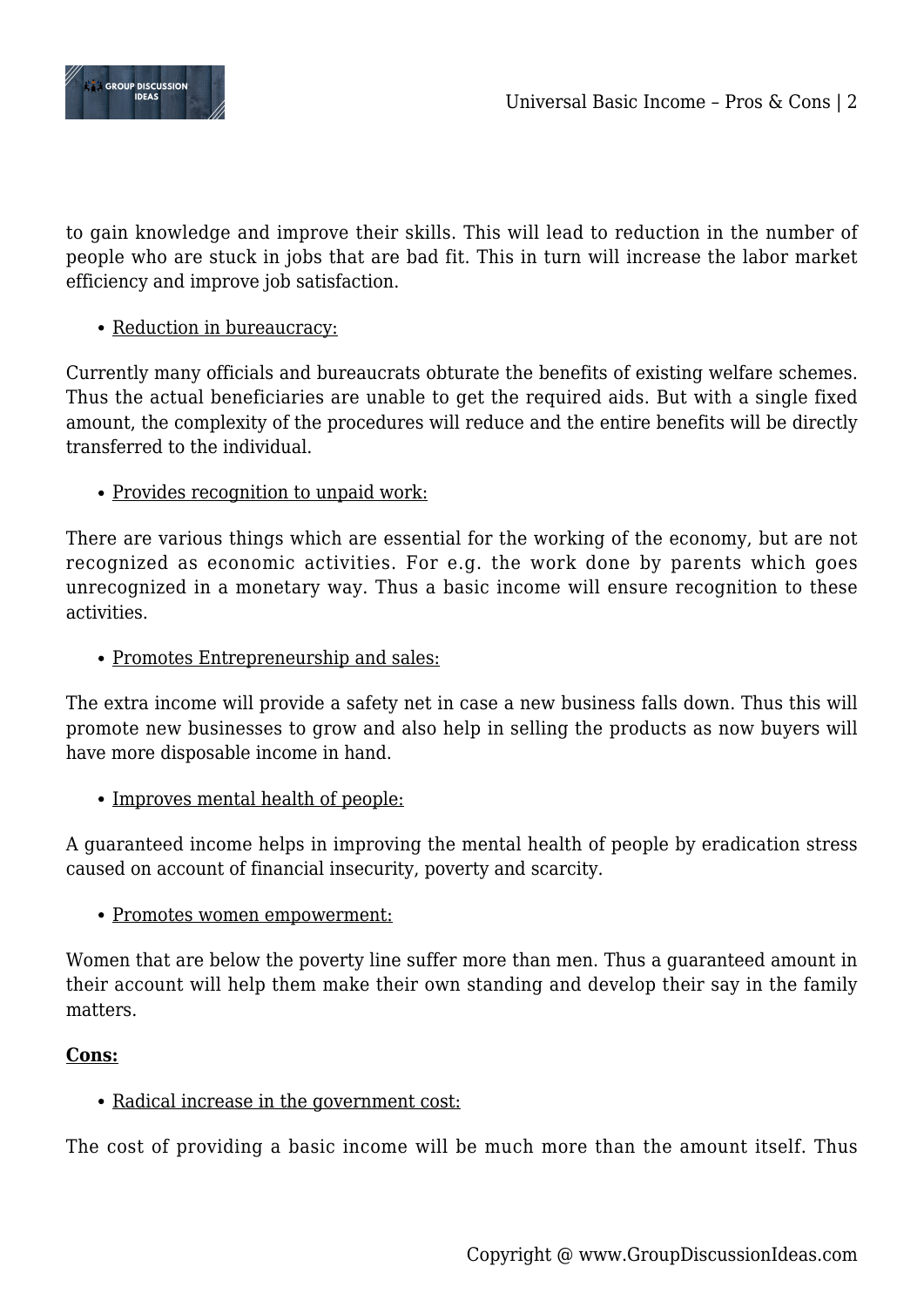

deciding an optimum level of UBI will pose a challenge. According to IMF estimates, India can provide a basic income of Rs.2600 annually to each person. Even such a meager amount will affect the fiscal costs heavily.

### • Increase in consumption of temptation goods:

There is a possibility of increase in consumption of alcohol and cigarettes as people will regard this income as extra and will not use it optimally.

### • Increase in labor cost:

In a country like India, a free income will reduce the voluntary labor availability drastically. This will increase the labor costs and hinder the advantage of India being a cheap labor country.

### Decrease in the taxable income:

The UBI might deprive people of the motivation to work, this would generate lesser taxable income and hence reduction of the government revenue.

# **CASES FOR TRIAL OF UNIVERSAL BASIC INCOME**

UNICEF provided basic income in Madhya Pradesh:

Between 2011-2013, a UNICEF study lead by sociologist Sarath Davala and Guy Standing, provided an equivalent of \$1 million to a pilot of 6000 people in the villages of Madhya Pradesh. It was observed that this money was utilized carefully by the people. This money was spent on child education or creating greater income opportunities through livestock.

Hawaii became the first U.S. state to implement UBI:

In June 2017 Hawaii passed a bill that gives every citizen of Hawaii a right to receive a basic income. Such a measure was taken up due the fear of labor loss arising from automation.

# UBI trial in Iran:

In 2010, the government of Iran successfully implemented the UBI trial by transferring 29% of median household income. The results did not provide any evidence of poor forging their jobs, instead people invested in business.